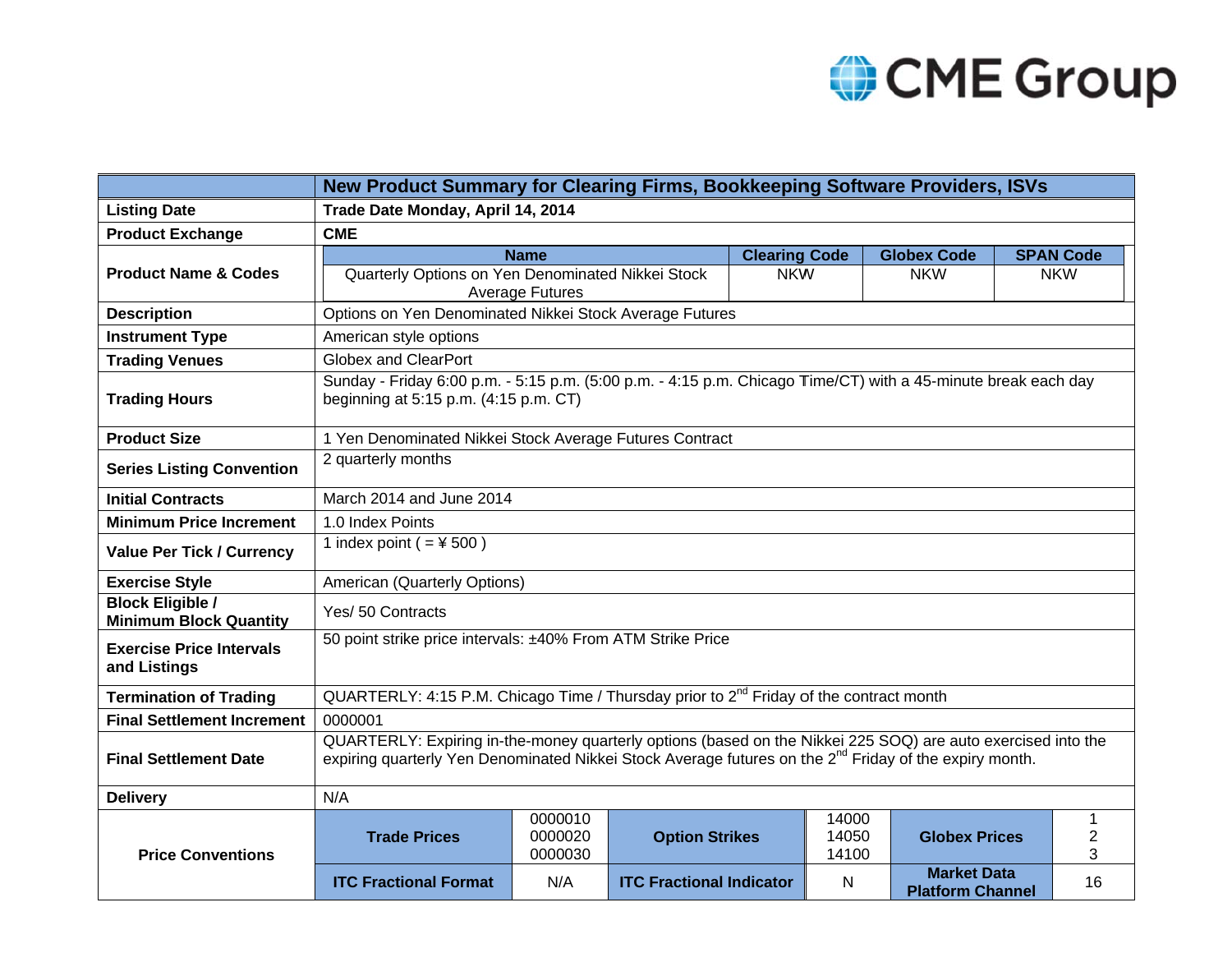

| <b>Information Contacts</b>                                | <b>CMEGroup.com</b><br><b>Inquiries</b>              | (800)<br>331-3332 | <b>Products &amp; Services</b>                     | (312)<br>930-8213 | <b>Clearing House</b><br>(Clearing Ops) | (312)<br>207-2525 |
|------------------------------------------------------------|------------------------------------------------------|-------------------|----------------------------------------------------|-------------------|-----------------------------------------|-------------------|
|                                                            | <b>Global Command</b><br><b>Center (Trading Ops)</b> | (312)<br>456-2391 | <b>Risk Management Dept.</b><br>(Performance Bond) | (312)<br>648-3888 | <b>Market Regulation</b>                | (312)<br>341-7970 |
| <b>Pending All Relevant CFTC Regulatory Review Periods</b> |                                                      |                   |                                                    |                   |                                         |                   |

|                                                          | New Product Summary for Clearing Firms, Bookkeeping Software Providers, ISVs                                                                           |                      |                    |                  |  |  |  |
|----------------------------------------------------------|--------------------------------------------------------------------------------------------------------------------------------------------------------|----------------------|--------------------|------------------|--|--|--|
| <b>Listing Date</b>                                      | Trade Date Monday, April 14, 2014                                                                                                                      |                      |                    |                  |  |  |  |
| <b>Product Exchange</b>                                  | <b>CME</b>                                                                                                                                             |                      |                    |                  |  |  |  |
|                                                          | <b>Name</b>                                                                                                                                            | <b>Clearing Code</b> | <b>Globex Code</b> | <b>SPAN Code</b> |  |  |  |
| <b>Product Name &amp; Codes</b>                          | Options on Yen Denominated Nikkei Stock Average<br><b>Futures</b>                                                                                      | <b>NKY</b>           | <b>NKY</b>         | <b>NKY</b>       |  |  |  |
| <b>Description</b>                                       | Serial Options on Yen Denominated Nikkei Stock Average Futures                                                                                         |                      |                    |                  |  |  |  |
| <b>Instrument Type</b>                                   | European style options                                                                                                                                 |                      |                    |                  |  |  |  |
| <b>Trading Venues</b>                                    | <b>Globex and ClearPort</b>                                                                                                                            |                      |                    |                  |  |  |  |
| <b>Trading Hours</b>                                     | Sunday - Friday 6:00 p.m. - 5:15 p.m. (5:00 p.m. - 4:15 p.m. Chicago Time/CT) with a 45-minute break each day<br>beginning at 5:15 p.m. (4:15 p.m. CT) |                      |                    |                  |  |  |  |
| <b>Product Size</b>                                      | 1 Yen Denominated Nikkei Stock Average Futures Contract                                                                                                |                      |                    |                  |  |  |  |
| <b>Series Listing Convention</b>                         | 2 serial months                                                                                                                                        |                      |                    |                  |  |  |  |
| <b>Initial Contracts</b>                                 | February 2014 and April 2014                                                                                                                           |                      |                    |                  |  |  |  |
| <b>Minimum Price Increment</b>                           | 1.0 Index Points                                                                                                                                       |                      |                    |                  |  |  |  |
| <b>Value Per Tick / Currency</b>                         | 1 index point ( $=$ ¥ 500)                                                                                                                             |                      |                    |                  |  |  |  |
| <b>Exercise Style</b>                                    | European (Serial options)                                                                                                                              |                      |                    |                  |  |  |  |
| <b>Block Eligible /</b><br><b>Minimum Block Quantity</b> | Yes/ 50 Contracts                                                                                                                                      |                      |                    |                  |  |  |  |
| <b>Exercise Price Intervals</b><br>and Listings          | 50 point strike price intervals: ±40% From ATM Strike Price                                                                                            |                      |                    |                  |  |  |  |
| <b>Termination of Trading</b>                            | SERIAL: 3:00 P.M. Osaka Time (12:00 AM or 1:00 AM Chicago Time because of day light savings time) / on 2nd<br>Friday of the contract month             |                      |                    |                  |  |  |  |
| <b>Final Settlement</b><br><b>Increment</b>              | 0000001                                                                                                                                                |                      |                    |                  |  |  |  |